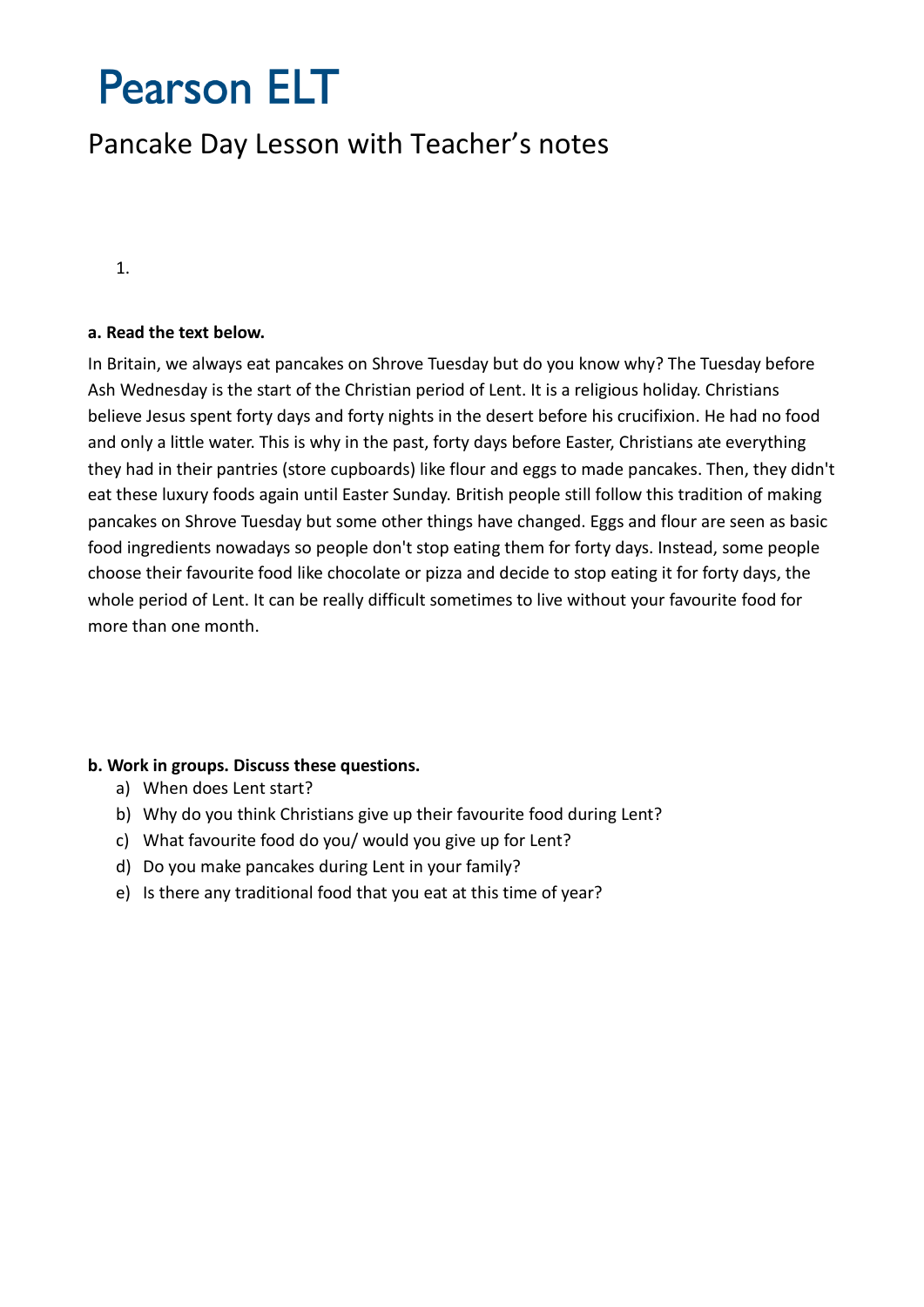## **Pearson ELT**

## Pancake Day Lesson with Teacher's notes

 $\mathcal{L}$ 

### **In lots of countries people celebrate the start of Lent with a carnival. Write about how you celebrate carnival weekend in your town or city. You can use these sentences to help you:**

- a) We make a themed float. A float is a lorry or a tractor that is decorated to look like a boat or a jungle for example.
- b) People wear costumes. Sometimes they wear masks and feathers too.
- c) We play loud music from a stereo on the float.
- d) There is a parade. People walk down the street singing and dancing.
- e) People eat sweets and cakes like doughnuts and candyfloss.



(image from: [www.whitehavenandwesternlakeland.co.uk\)](http://www.whitehavenandwesternlakeland.co.uk/)